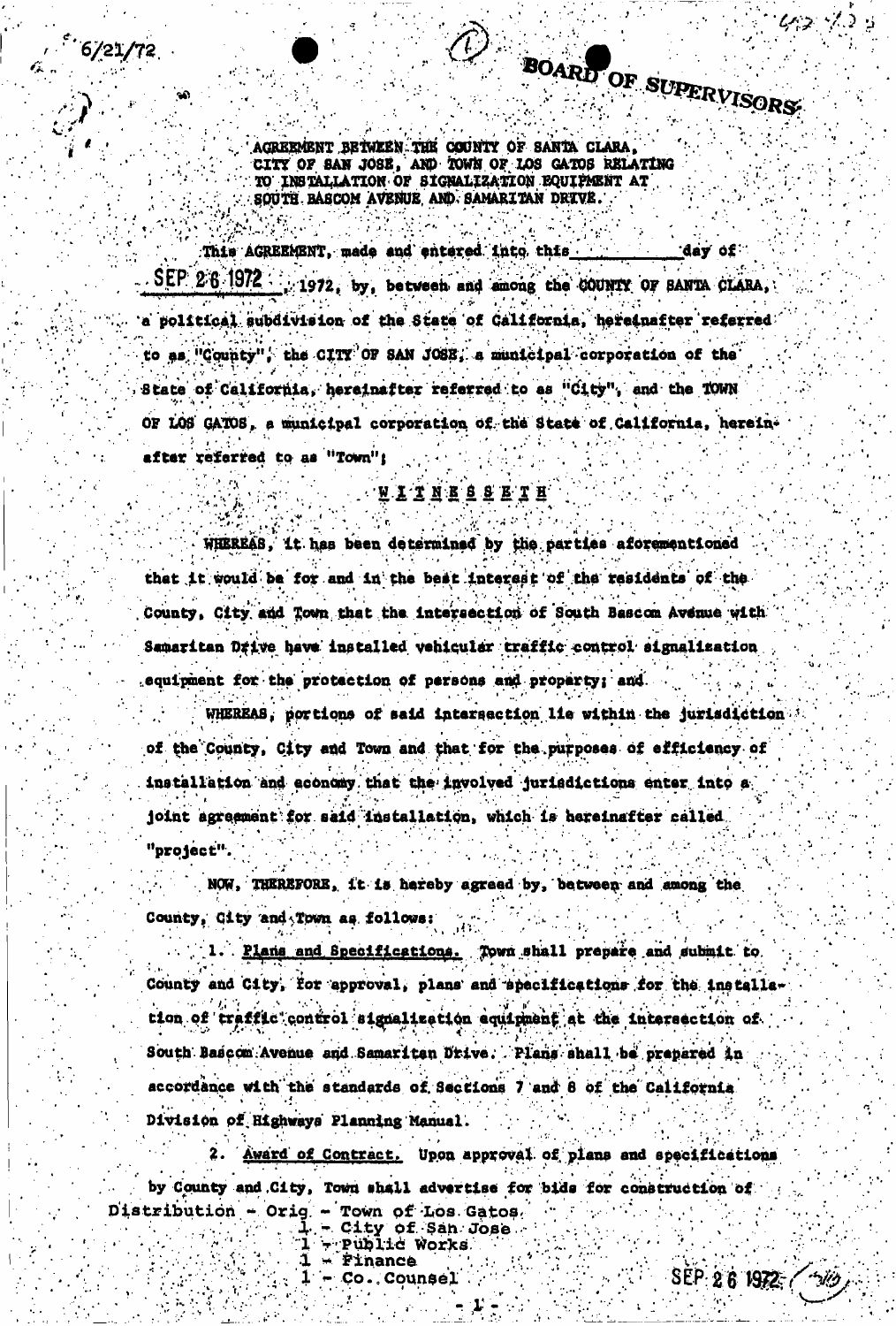said project, award a contract therefor and supervise the construction thereof to completion.

Liability Insurance. Town agrees to require any contractor engaged to perform eaid project to take out and maintain in full force. and effect during the construction of said project and until the acceptance of said project by County, City and Town, a policy of public liability and property damage insurance insuring County, City and Town, their officers and employees, from and against any loss, cost or expense arising out of or in any way connected with the construction of said project. The terms, provisions and conditions of such policy shall be those which County, City and Town normally require in connection with the type of construction contemplated for said project; provided, however, that Town agrees to require such contractor to name County, City and Town, their officers and employees, as co-insureds on such policy.

Said policy shall contain a provision that the insurance afforded thereby to County, City and Town and their respective officers and employees shall be primery insurance to the full limits of liability of the policy and that if the County, City and Town or their respective officers and employees have other insurance against a loss covered by such policy, that other insurance shall be excess insurance only.

# 4. Sharing of Costs.

a. County's share of the project shall be 50% of the cost of the electrical work involved in the signalization of the intersection and 33% of the cost of road work done in conjunction with the signalization of the intersection. Within thirty (30) days after approval by County of the plans and specifications, County shall pay to Town the sum of Twenty-One Thousand and 00/100 (921,000.00) Dollars, which is the amount presently estimated by Town to be the total cost of the portion of the project lying within the unincorporated area of the County.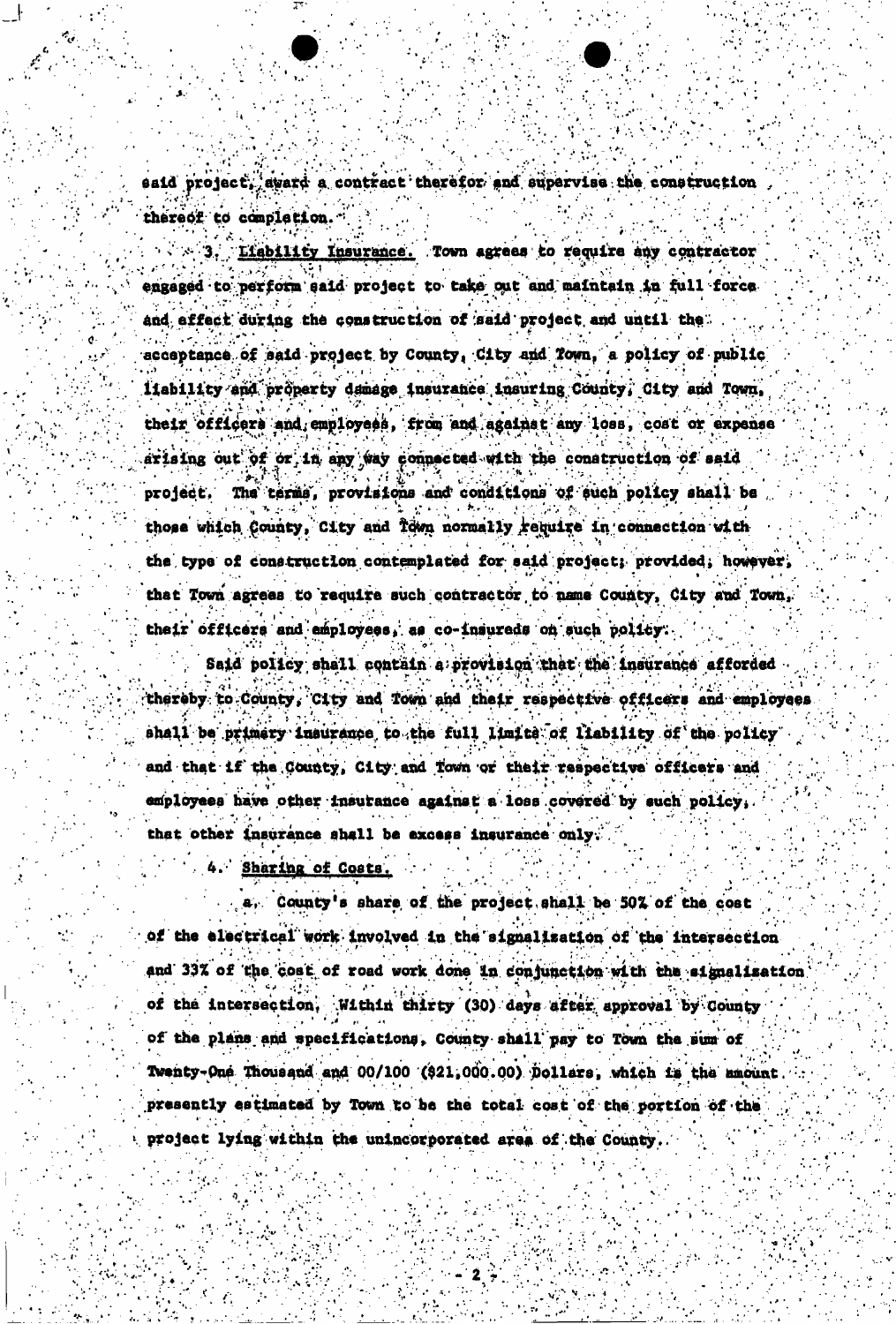b. City's share of the project shall be 33% of the cost of the electrical work involved in the signalization of the intersection and 0% of the road work done in conjunction with the signalization of the intersection. Within thirty (30) days after approval by City of the plans and specifications, City shall pay to Town the sum of Ten Thousand and 00/100 (\$10,000.00) Dollars, which is the amount presently estimated by the Town to be the total cost of the portion of the project lying within the area bounded by City's proposed Annexation, Parker No. 7.

5. Construction Costs. As used in this agreement the term "total cost" shall mean the total of all costs incurred and expenditures made by Town in connection with constructing the above described project. including but not limited to preliminary engineering costs and expenses, costs and expenses of preparing plans and specifications (6% of actual construction cost), costs and expenses for construction engineering and inspection, publication, advertising and printing (7% of actual construction cost), cost of the construction contract, cost of extra work authorized by City and/or County, and cost of all materials not included in the contract price.

6. Final Accounting. Upon completion of said project, Town shall submit to City and County a final accounting of the total construction costs of said project. In the event this final accounting shows that the sum advanced to Town is less than the percentages stated above in paragraph 4, City and County shall pay Town the difference within sixty (60) days from receipt of said final accounting. However, in the event this final accounting shows that the sum advanced to Town is more than the percentages stated above in paragraph 4, Town shall return the difference to City and County within sixty (60) days.

7. Acquisition of Property. Town agrees to acquire at its own cost and expense, all of the real property required for the Project located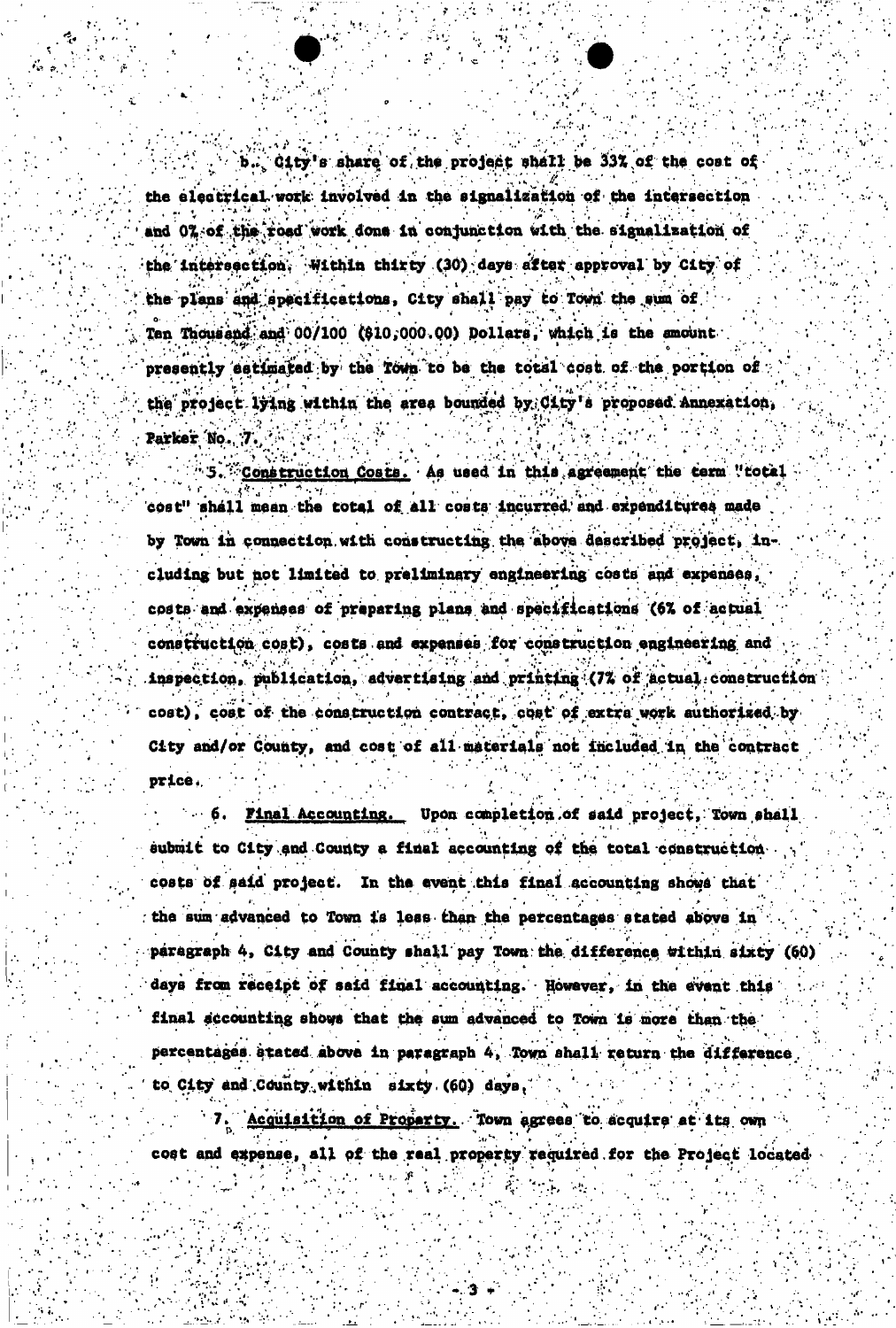within the Town, and County agrees to acquire, at its own cost and expense, all of the real property required for the Project located within the unincorporated area of County.

Records and Accounts. Town shall keep, maintain and render. available for inspection by County and City or their authorized representstives, records and books which will provide a complete and accurate account of all costs, fees and expenditures made by Town for construction of costs of said project.

Annexation. In the event any portion of the area within the limits of said improvements is annexed to Town or City before the date of approval of said plans and specifications by County, County's share of the total construction cost shall be reduced, and Town's or City's share shall be increased in proportion to the extent of the improvements lying within the territory snnexed.

In the event City's proposed Annexation, Parker No. 7, is not approved and filed with the Sucretary of State by the date of approval of the plans and specifications, the terms of this agreement pertaining to the participation by City shall not be binding on City. In this event, County's share of the cost of the electrical work involved in the signalization of the intersection referred to under paragraph 4 above, shall be increased to eighty-three percent (83%). The County's share of the road work done in conjunction with the signalization of the intersection shall remain the same.

10. Maintenance. Upon completion of the project, the above described improvements shall be operated and maintained by County pursuant to a subsequent agreement entered into between the participating partier. The proportionate share of the operation and maintenance costs shall be the percentage of electrical work, as described in either paragraph 4 or 9, whichever is applicable.

11. Termination. This agreement shall terminate on June 30, 1973. if Town has not awarded a contract for construction of the above described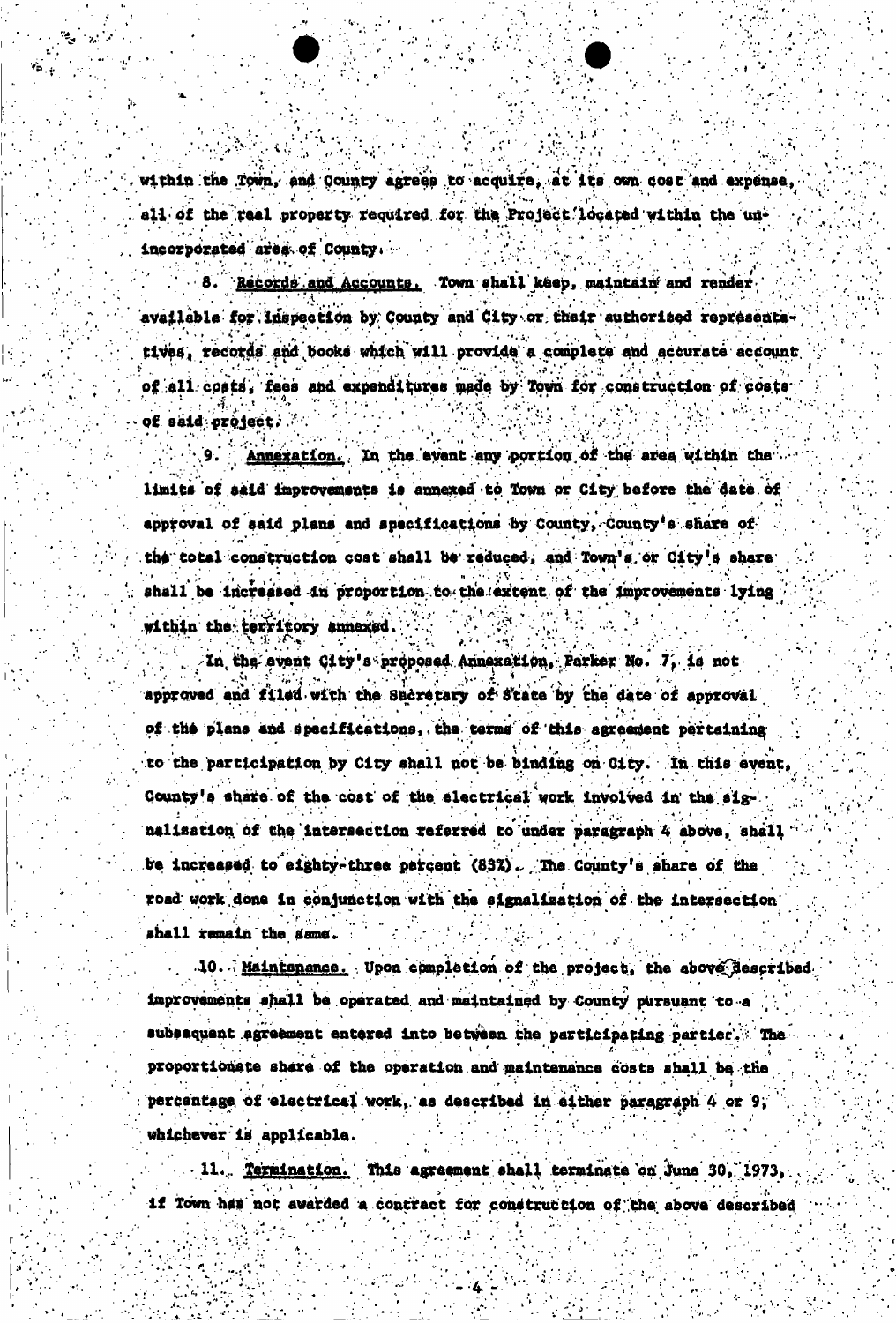project prior to that date. In the event of such a termination, Town shall refund to County and City all sums paid under paragraph 4 of this agreement.

Town's portion of the project is expected to be financed with TOPICS Funds. In the event use of TOPICS Funds is not approved for the project, Town shall have the right to cancel said project at any time prior to start of construction.

IN WITNESS WHEREOF, the parties hereto have executed this agreement the day and year first hereinabove set forth.

APPROVED AS TO FORM!

e de DIT <u>z vz</u> **Deputy County** 

COUNTY OF SANTA CLARA, a political<br>subdivision of the State of California

**Board** Chairman, **Supervis** 

CITY OF SAN JOSE, a municipal

corporation

"County"

"C1ty"

ATTEST

DONALD M. RAINS, Clerk Board of Supervisors

APPROVED AS TO FORM:

Deputy CD Attorney

ATTEST:

**FRANCIS I** REINER 'n. **Jenuty** 

ity Clerk

TOWN OF LOS GATOS, a municipal corporation

ATTEST:

Town Clerk o

Mayor

"Town"

 $\mathcal{L}_{\mathbf{G}}(k)$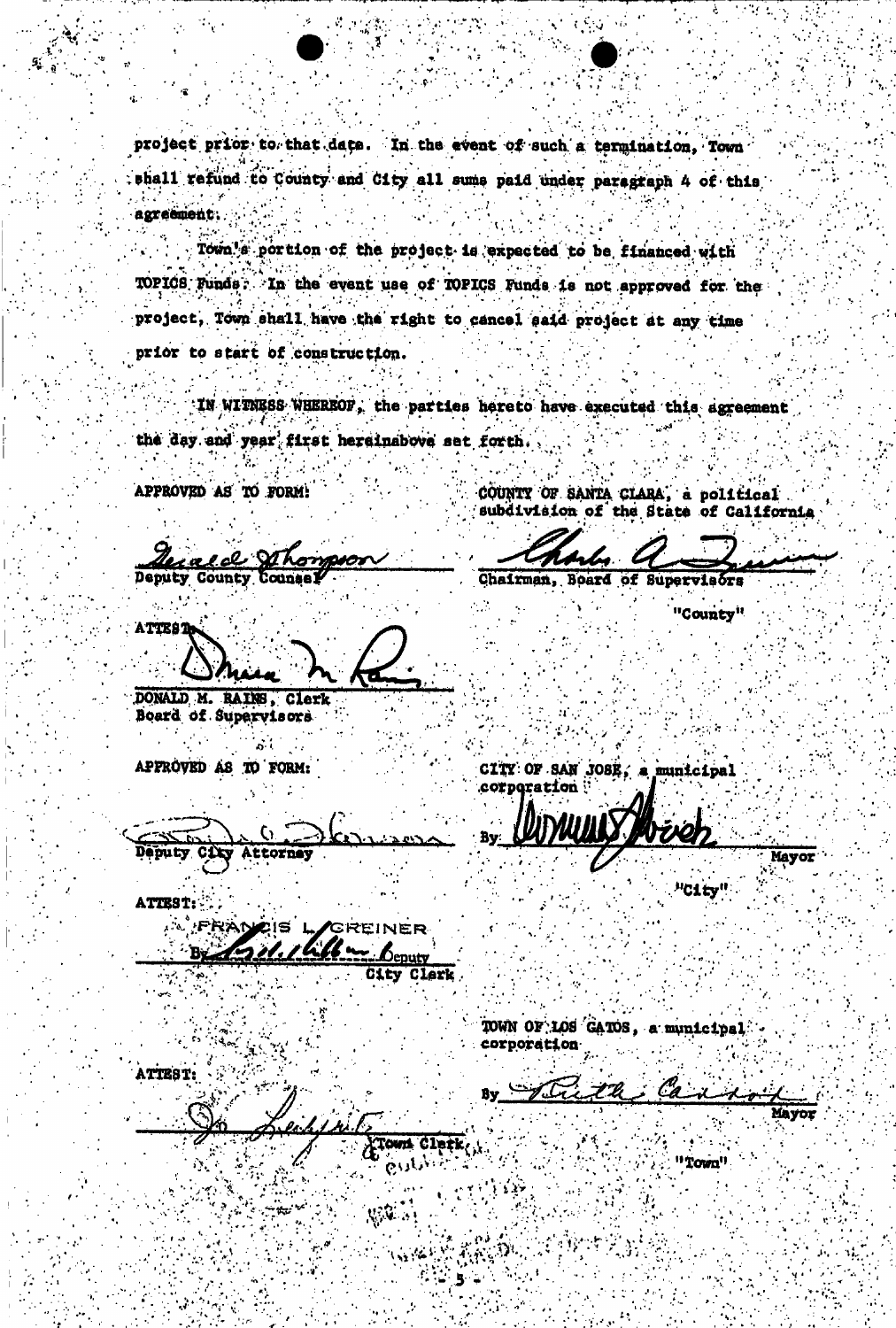# **BOARD OF SUPERVISORS** SANTA CLARA COUNTY

### **Suptember 27, 1972 DATE**

<u> 19. 72 </u>

Gest Sharing Agreement was approved by the The following geninates was also also the

Board of Supervisors at a meeting held:

San tanh

Cost sharing agreement re installation of signalized in

For the amount of \$ Nes Lars uers (2) City Clerk, City of Sec. **Mae, NO1 N Piret St., San Jose** tes, 110 %. Whin St., Los Gatos Contractor Town Clark. To

**Completion Date.** 

**Budget** Item (for Controller's use)

> DOMALD H. RAZES Clerk of the Board

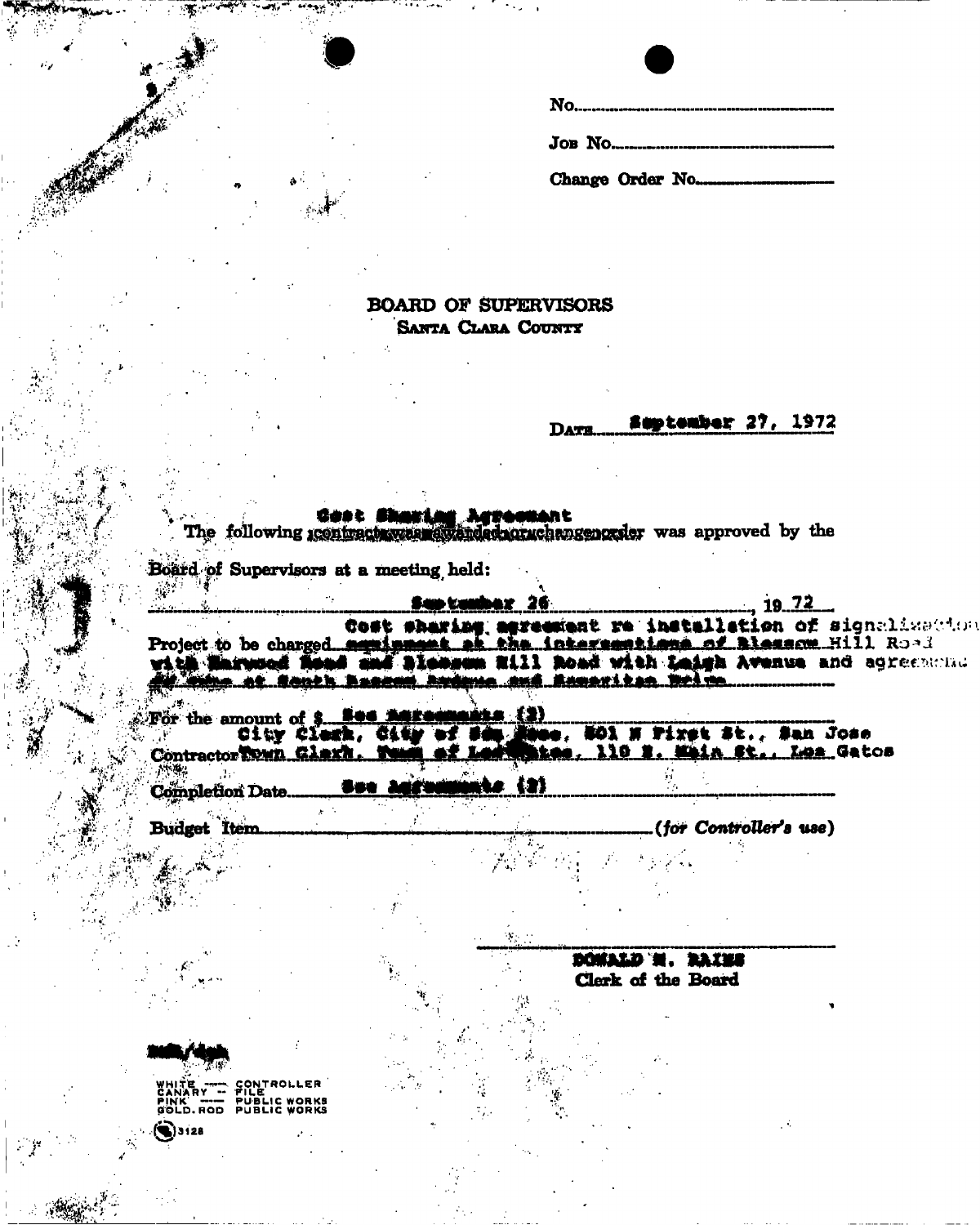**September 27, 1972** 

**City Clerk City of Son Jose 801 ft. First St. San Jos©, California** 

**Town Clerk Town of Los Gatos 110 B. Main St. Los Gatos, Calif\* 95030** 

**Subjects Cost sharing agreement re installation of signalisation equipment at the intersections of Blossom Bill Road with Harwood Road and Blossom Bill Road with Leigh Avenue and Agreement re same at South Bascom Avenue and Samaritan Drive.** 

## Dear Sirs:

 $\overline{1}$ 

 $\mathbb T$ 

**enclosed you will find a fully executed copy of the subject agreements between the County of Santa Clara**  and the parties named above. The Board of Supervisors **at its regularly scheduled meeting on September 26, 1972**  approved this agreement on behalf of the County.

The enclosed copies are for your records.

**Very truly yours** 

**BOARD OF SUPERVISORS** 

**By** <u>ouo</u> **Deputy Clerk** 

**Enclosures (2) CCS \* Public Works Engineering**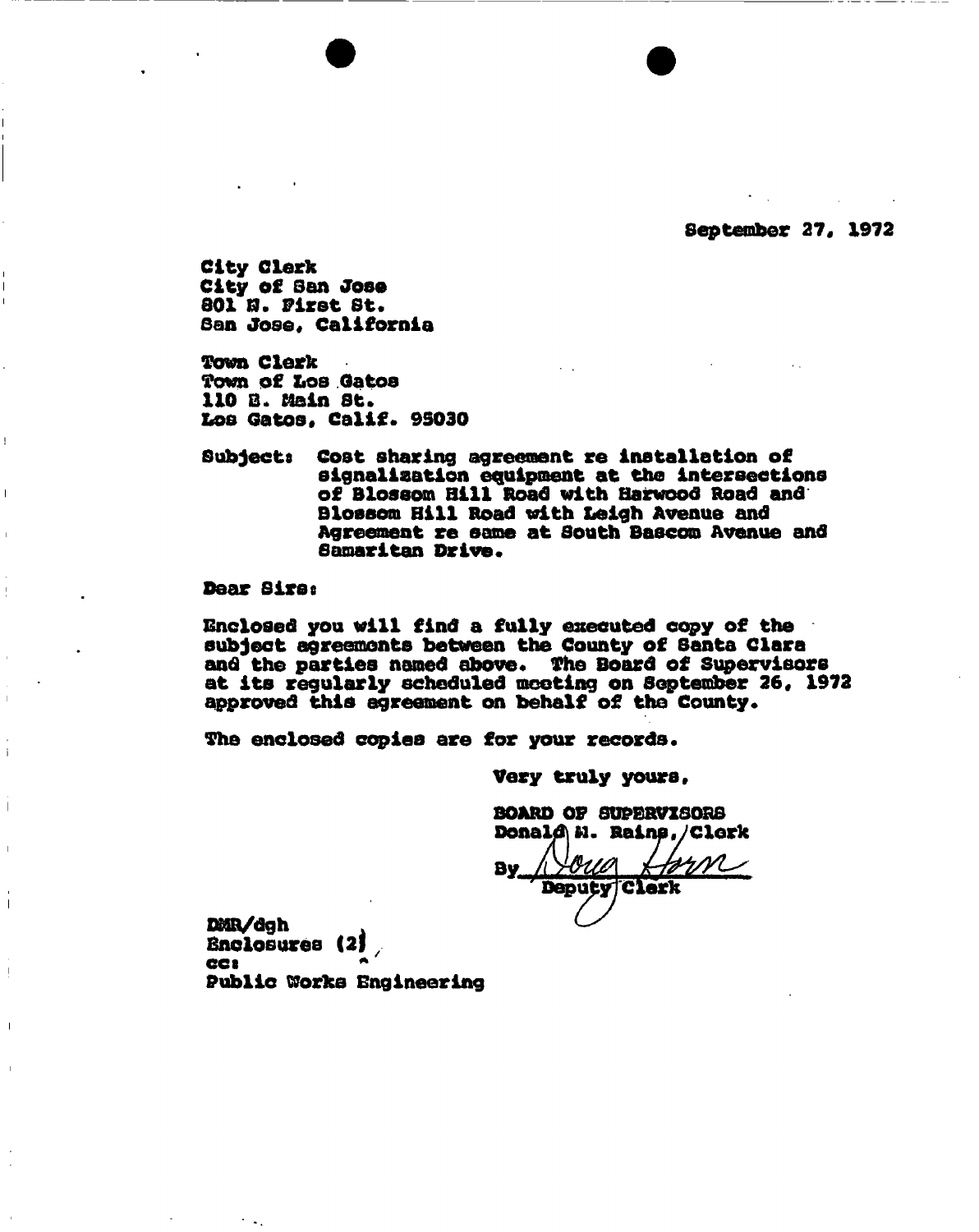| <b>County of Santa Clara</b>                                                                                                                                                                                                                                                                                                                  |                                                                                |                          | <b>Department of Public Works</b><br><b>County Office Building</b><br>20 West Hedding Street |
|-----------------------------------------------------------------------------------------------------------------------------------------------------------------------------------------------------------------------------------------------------------------------------------------------------------------------------------------------|--------------------------------------------------------------------------------|--------------------------|----------------------------------------------------------------------------------------------|
| California                                                                                                                                                                                                                                                                                                                                    |                                                                                |                          | San Jose, California 95110                                                                   |
|                                                                                                                                                                                                                                                                                                                                               | TRANSMITTAL MEMORANDUM                                                         |                          | $S.D.$ 1                                                                                     |
|                                                                                                                                                                                                                                                                                                                                               | Page of                                                                        | DATE: September 13, 1972 |                                                                                              |
| BOARD OF SUPERVISORS AGENDA OF<br>FOR:                                                                                                                                                                                                                                                                                                        |                                                                                | September 26,            | , 1972                                                                                       |
| FROM:<br>MONTINI, PUBLIC WORKS, ENGINEERING                                                                                                                                                                                                                                                                                                   |                                                                                |                          |                                                                                              |
| COST SHARING AGREEMENT RELATING TO INSTALLATION OF SIGNALIZATION<br><b>TITLE:</b><br>EQUIPMENT AT THE INTERSECTIONS OF BLOSSOM HILL ROAD WITH HARWOOD<br>ROAD AND BLOSSOM HILL ROAD WITH LEIGH AVENUE AND AGREEMENT RELATING<br>TO INSTALLATION OF SIGNALIZATION EQUIPMENT AT SOUTH BASCOM<br>DESCRIPTION: AVENUE AND SAMARITAN DRIVE         |                                                                                |                          |                                                                                              |
| The two attached agreements provide for cost sharing among the<br>Town of Los Gatos, the City of San Jose and the County of Santa Clara<br>for the installation of traffic signals at the following intersections:                                                                                                                            |                                                                                |                          |                                                                                              |
| 1.                                                                                                                                                                                                                                                                                                                                            | a.) Blossom Hill Road at Harwood Road<br>b.) Blossom Hill Road at Leigh Avenue |                          |                                                                                              |
| 2.                                                                                                                                                                                                                                                                                                                                            | Bascom Avenue at Samaritan Drive                                               |                          |                                                                                              |
| These projects have been initiated by the Town of Los Gatos<br>who will prepare plans and specifications and supervise the<br>construction contract. All agencies are in agreement that traffic<br>signals are required at each of these locations. The Town of Los<br>Gatos and the City of San Jose have already executed these agreements. |                                                                                |                          |                                                                                              |
| The County's share of this work has been estimated to be<br>\$27,250.00. Funds for these projects are available in the traffic<br>signal account in the current year's Road Budget.                                                                                                                                                           |                                                                                |                          |                                                                                              |
| Execution of the attached agreements is recommended.                                                                                                                                                                                                                                                                                          |                                                                                |                          |                                                                                              |
| After execution, send originals to the Town of Los Gatos and<br>return the "City of San Jose" copies to Linda Crosby, Deputy City<br>Clerk, San Jose.                                                                                                                                                                                         |                                                                                |                          |                                                                                              |
| LM:RBP: v1h                                                                                                                                                                                                                                                                                                                                   |                                                                                |                          |                                                                                              |
| attachments                                                                                                                                                                                                                                                                                                                                   |                                                                                |                          |                                                                                              |
|                                                                                                                                                                                                                                                                                                                                               |                                                                                |                          |                                                                                              |

 $\| \cdot \|$ 

 $\frac{1}{4}$ 

 $\bar{f}$ 

 $\mathbf{v}$ 

| $\mathbf{p}$ | APPROVED:    | JAMES POTT | HOWARD CAMPEN |
|--------------|--------------|------------|---------------|
|              | AGENDA DATA: | DATE:      | SEP 26        |
|              | 2/69         | ITEM NO:   | BOARD ACTION: |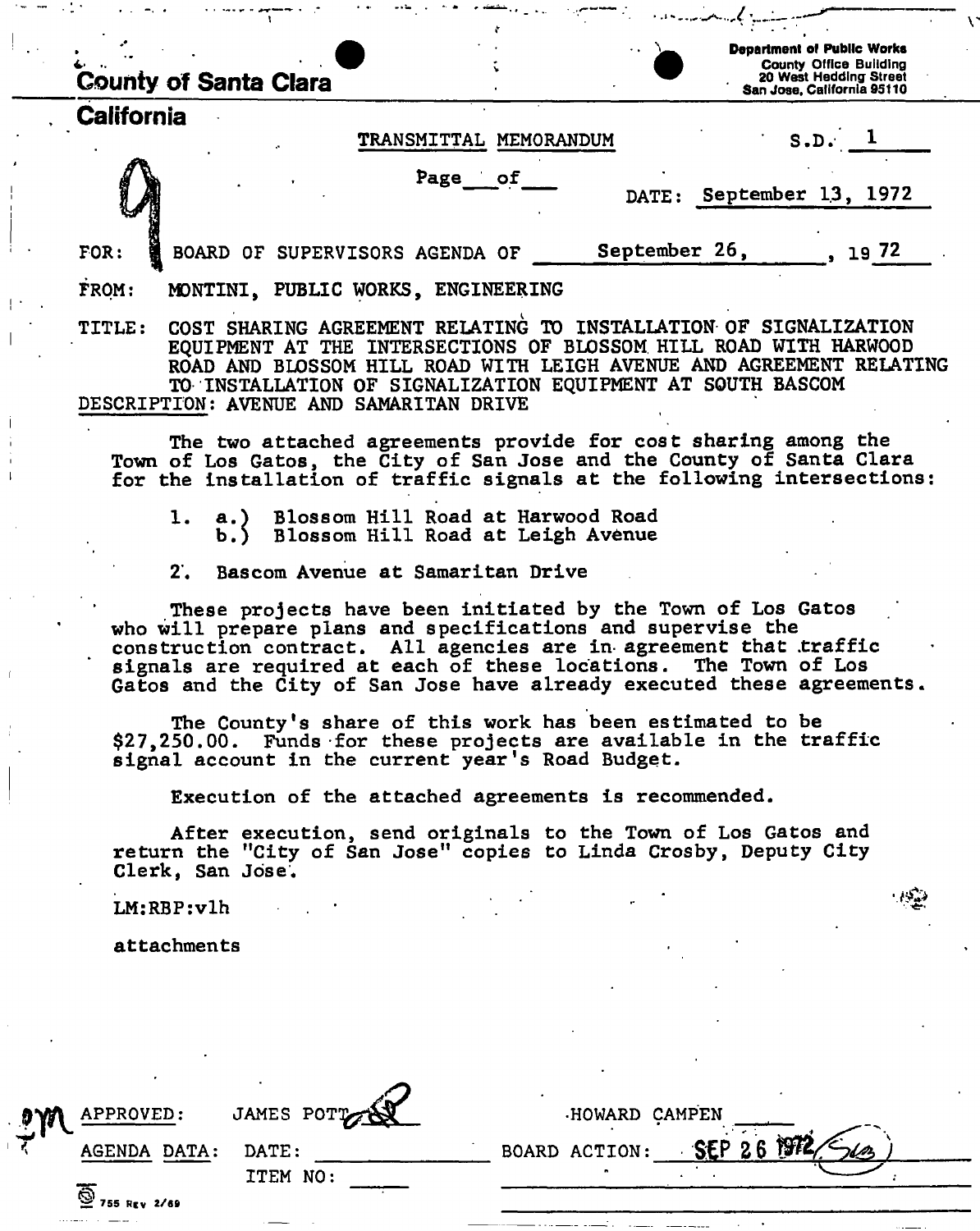